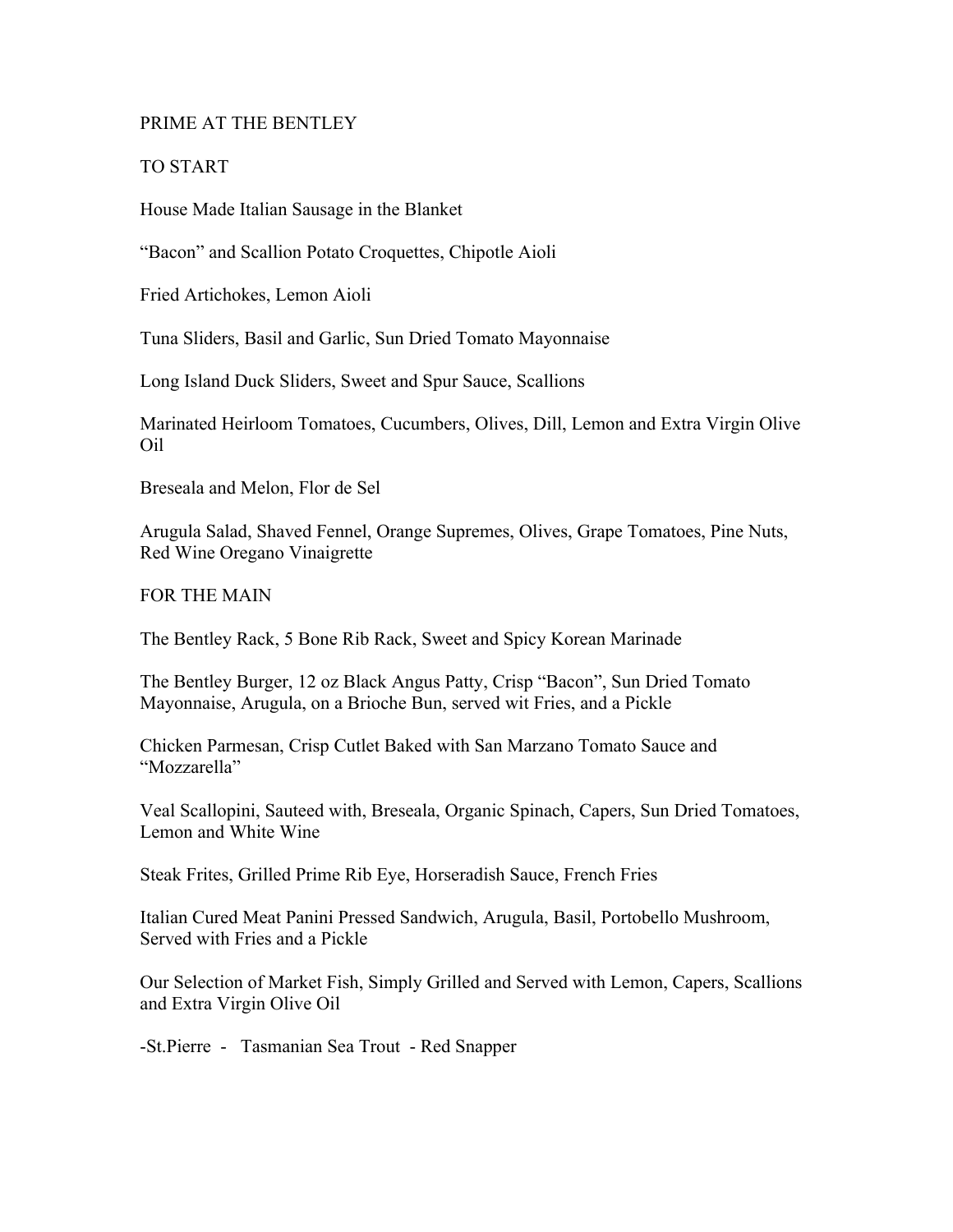## Antipasti

CRUDO CARPACCIO FRESH FISH OF THE DAY FROM OCEAN

TORO TARTAR TAKUWAN,AVOKADO,WASABI YUZUSOY OLIVE OIL

SUDACHI,MIRIN CURED IRELAND BIO-SALMON MIZUNA,ONION,SHIBAZUKE,IKURA,ON TOP, LEMON MUSTARD AIOLI SAUCE

SEARED TUNA TIGER-EYE CUCUMBER,MYO-GA,GINGER,SHISO,RICE,CITRUS SESAME MISO SAUCE

YELLOWTAIL CARPACCIO (SASHIMI) GRILLED SHISHITO,SPICY KIMCHI,AZIAN PONZU SAUCE

PETIT OCEAN PARFAIT TUNA,SALMON,YELLOWTAIL,SPICYTUNA,KANI,MANGO,AVOKADO, YAMA-GOBO,ON TOP OB RICE,SPICY TERIYAKI

CUBICK TUNA ABOCADO,TOMATO,CUCUMBER,IKURA,SWEET BASIL FRESH WASABI SOY AIOLI